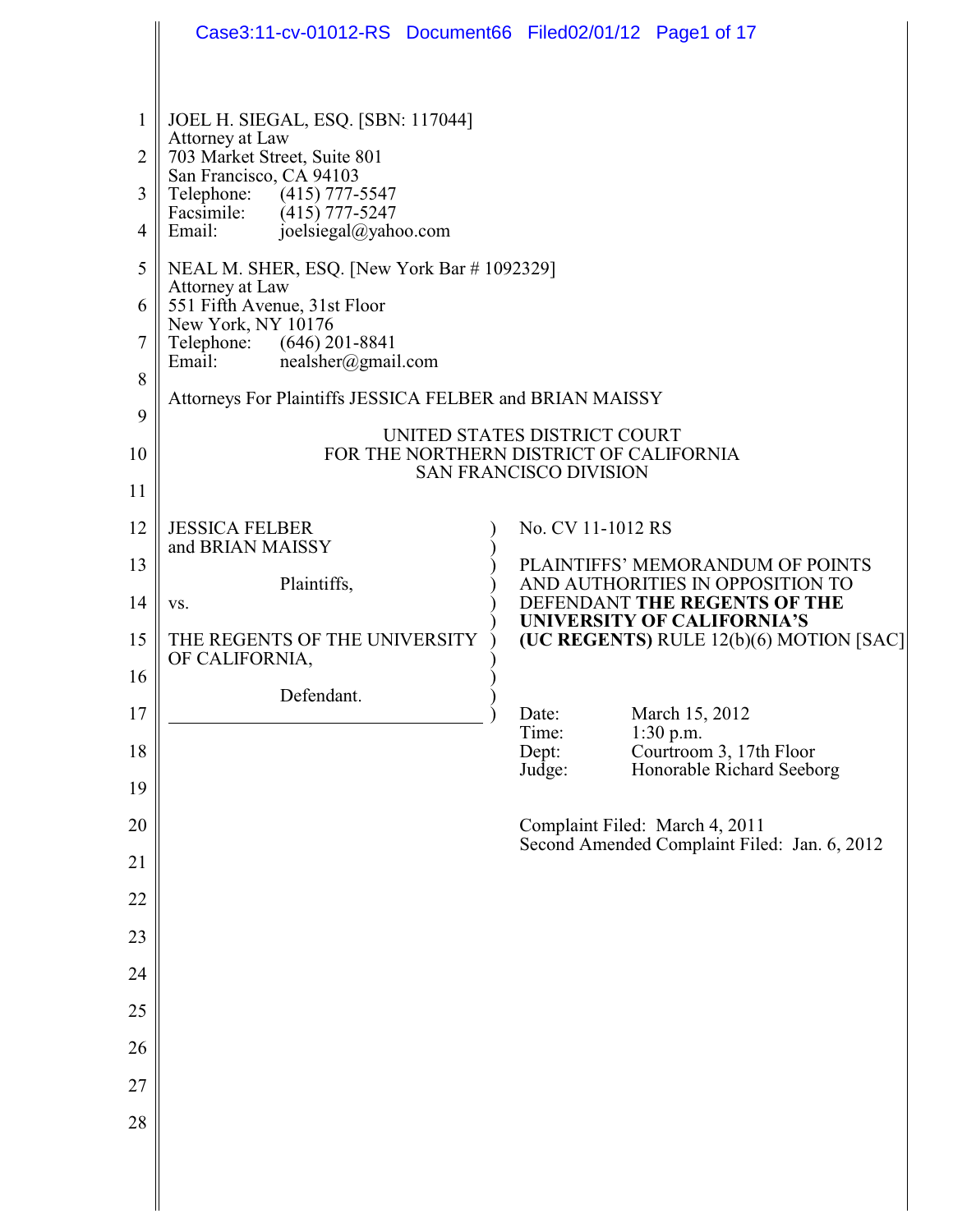|                | Case3:11-cv-01012-RS Document66 Filed02/01/12 Page2 of 17                                                               |
|----------------|-------------------------------------------------------------------------------------------------------------------------|
|                |                                                                                                                         |
| 1              | <b>TABLE OF CONTENTS</b>                                                                                                |
| $\overline{2}$ | Page(s)                                                                                                                 |
| 3              |                                                                                                                         |
| 4              | BY AUTHORIZING THE MSU/SJP "APARTHEID WEEK" "CHECKPOINT"<br>Ι.                                                          |
| 5              | DEMONSTRATIONS, THE REGENTS HAVE PRIMA FACIA VIOLATED<br>TITLE VI, SINCE THESE ANNUAL DEMONSTRATIONS EMBODY RACIST      |
| 6              | HATE SPEECH AND CONDUCT NOT PROTECTED BY THE FIRST                                                                      |
| 7              | П.<br>ALLEGATIONS THAT FELBER PREMATURELY WITHDREW FROM                                                                 |
| 8              | ATTENDING UC BERKELEY AFTER SHE WAS ASSAULTED IN MARCH 2010                                                             |
| 9              | III.<br>THIS COURT CAN FOLLOW SETTLED FEDERAL RULES FOR JUDICIAL                                                        |
| 10             | OVERSIGHT OF ON CAMPUS VIOLENCE AND HOSTILE ENVIRONMENT<br>HARASSMENT COMMITTED FOR YEARS BY UC AND ASUC REGISTERED     |
| 11             | AND SUBSIDIZED STUDENT ORGANIZATIONS WHICH INTERFERE WITH THE<br>RIGHTS OF JEWISH STUDENTS, WHICH SUBSTANTIALLY DISRUPT |
| 12             | UNIVERSITY OPERATIONS, AND INTRUDE UPON THE PROGRAMS OF THE                                                             |
| 13             | A.<br>THE COMPLAINED OF SPEECH AND CONDUCT HERE IS NOT                                                                  |
| 14             | PURE INDEPENDENT STUDENT SPEECH BUT RATHER IS<br>CONDUCT AND HATE SPEECH REASONABLY PERCEIVED TO                        |
| 15             |                                                                                                                         |
| 16             | <b>B.</b><br>THE COMPLAINED OF SPEECH AND CONDUCT EVEN IF HELD<br>TO BE PURELY STUDENT SPEECH CAN STILL BE HELD AS THE  |
| 17             | BASIS OF A TITLE VI PRIVATE RIGHT OF ACTION AGAINST THE<br>DEFENDANT BECAUSE IT ENDANGERED THE SAFETY OF                |
| 18             | OTHER STUDENTS, INTERFERED WITH THE RIGHTS OF OTHER<br>STUDENTS, SUBSTANTIALLY DISRUPTED UNIVERSITY                     |
| 19             | OPERATIONS, AND INTRUDED UPON THE PROGRAMS OF THE                                                                       |
| 20             | THE UC REGENTS AND OFFICIALS ATTACK ON THE PLAINTIFFS' CLAIMS<br>IV.                                                    |
| 21             | FOR RELIEF ARE WITHOUT MERIT AND SHOULD BE OVERRULED  8                                                                 |
| 22             | THE ELEVENTH AMENDMENT DOES NOT PROVIDE THE<br>A.<br>REGENTS ABSOLUTE IMMUNITY IN THIS CASE, AND                        |
| 23             | CERTAINLY NOT FROM THE PLAINTIFFS' TITLE VI CLAIMS  8                                                                   |
| 24             | THE REGENTS HAD CONTINUING MULTIPLE NOTICES OF THE<br><b>B.</b>                                                         |
| 25             | $C_{\cdot}$<br>THE ACTIONS AND DELIBERATE INDIFFERENCE OF THE UC                                                        |
| 26             | DEFENDANTS HAVE VIOLATED PLAINTIFFS' FEDERAL                                                                            |
| 27             | CERTIFICATE OF SERVICE WHEN ALL CASE PARTICIPANTS                                                                       |
| 28             |                                                                                                                         |
|                | $\frac{1}{2}$ 1.124 $\times$ 0.14 $\pm$ 1.154 $\frac{1}{2}$                                                             |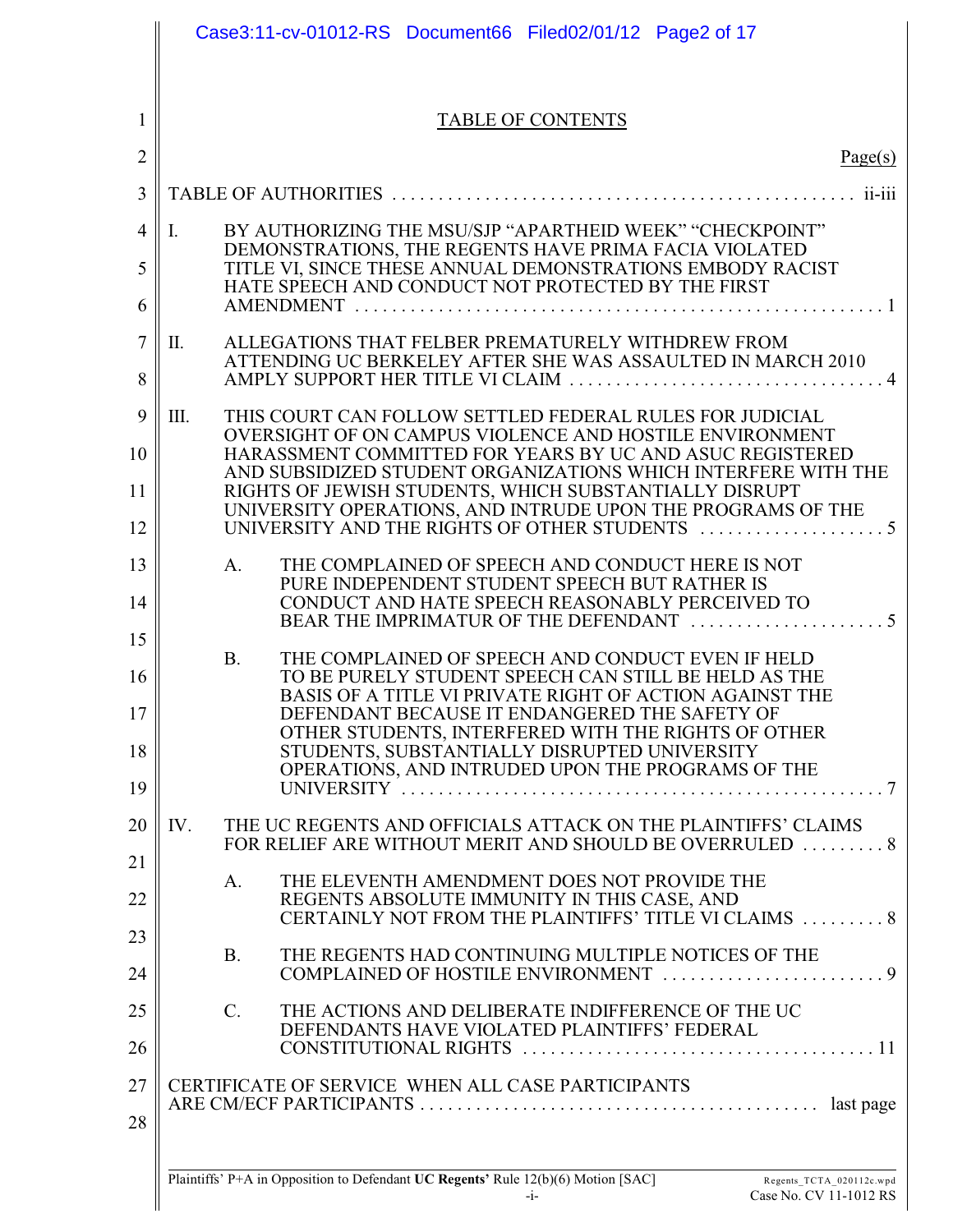|                | Case3:11-cv-01012-RS Document66 Filed02/01/12 Page3 of 17                                   |
|----------------|---------------------------------------------------------------------------------------------|
|                |                                                                                             |
| 1              | <b>TABLE OF AUTHORITIES</b>                                                                 |
| $\overline{2}$ | Page(s)                                                                                     |
| 3              | Cases                                                                                       |
| $\overline{4}$ |                                                                                             |
| 5              |                                                                                             |
| 6              |                                                                                             |
| $\overline{7}$ | Clark v. State of California (9th Cir. 1997) 123 F.3d 1267,                                 |
| 8              |                                                                                             |
| 9              | College Republicans at San Francisco State v. Reed,                                         |
| 10             |                                                                                             |
| 11             |                                                                                             |
| 12             | DeShaney v. Winnegago County Dept. of Social Services, 489 U.S. 189 (1989)  10, 12          |
| 13             |                                                                                             |
| 14             |                                                                                             |
| 15             |                                                                                             |
| 16             | Goldberg v. Regents of the University of California, 248 Cal.App.2d 867 (1967)  3           |
| 17             |                                                                                             |
| 18             |                                                                                             |
| 19             | Holder v. Humanitarian Law Project (2010) 561 U.S. 1 at 130 S.Ct. 2705, at 2725  4          |
| 20             |                                                                                             |
| 21             |                                                                                             |
| 22             |                                                                                             |
| 23             |                                                                                             |
| 24             | Monteiro v. The Tempe Union H.S. Dist. (9th Cir. 1998) 158 F.3d 1022  1, 2, 6, 9            |
| 25             | Nicole M. v. Martinez Unif. Sch. Dist., 964 F.Supp.1369 (ND, Cal. 1997, Patel, J.)  2, 4, 7 |

26 27 *Papasan v. Allain,* 478 U.S. 265 (1986) ......................................... 9, 11 *Rosenberger v. Rector and Visitors of Univ. of Va., 515 U.S. 819* (1995) .................. 3

28 *Saxe v. State College Area School District* (3rd Cir. 2001) 240 F.3d 200 . . . . . . . . . . . . . . . 4, 5, 7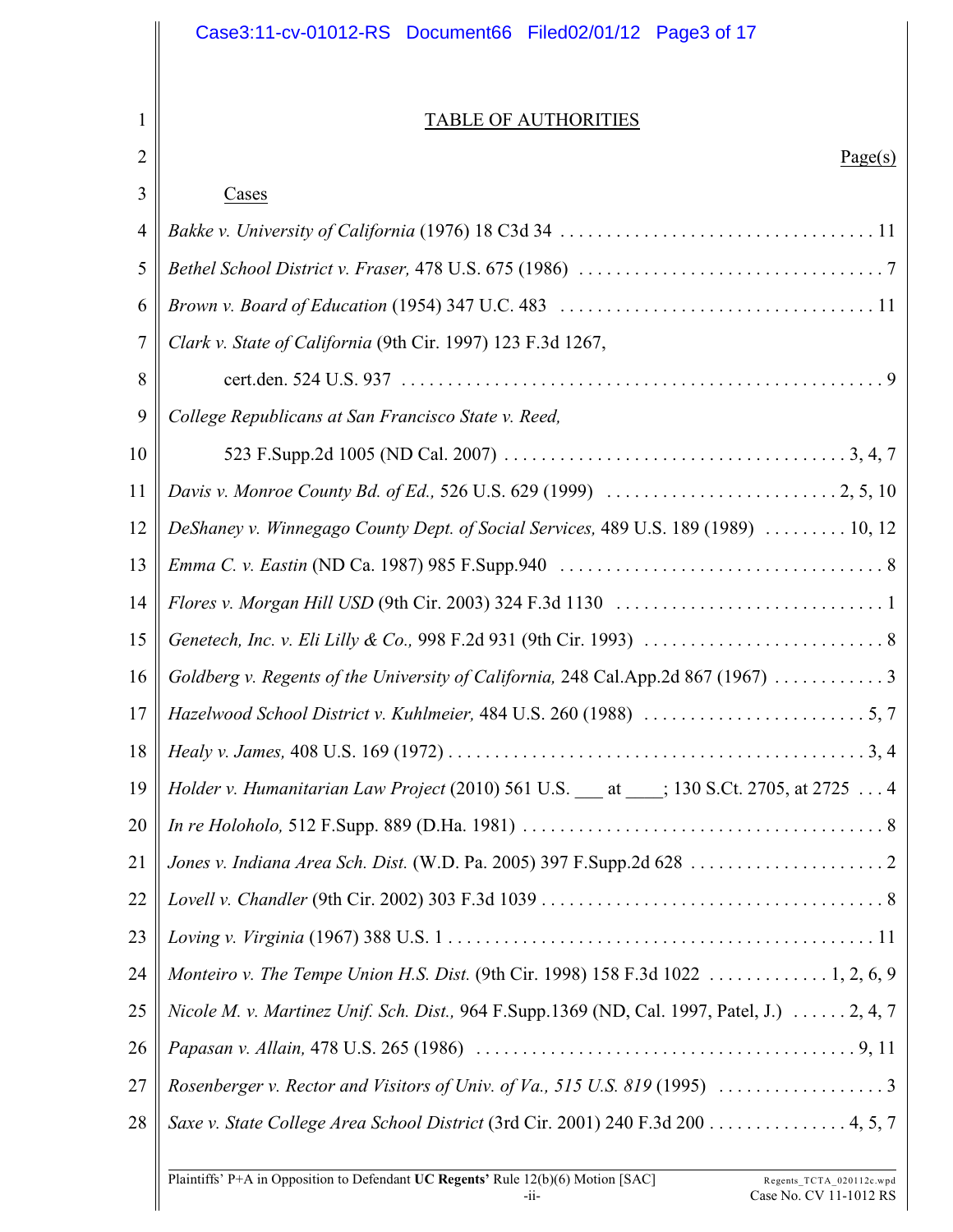# Case3:11-cv-01012-RS Document66 Filed02/01/12 Page4 of 17

| $\mathbf{1}$   |                                                                                                               |
|----------------|---------------------------------------------------------------------------------------------------------------|
| $\overline{2}$ | Tesoriora v. Syosset Central Sch. Dist. (E.D.N.Y. 2005) 382 F.Supp. 2d 387  2                                 |
| 3              | Tinker v. Des Moines Independent Community School District, 393 U.S. 503 (1969)  4                            |
| $\overline{4}$ | U.S. Supreme Court in Regents of the Univ. of Cal. v. Doe, 519 U.S. 425 (1997) 8                              |
| 5              | University of California Regents v. Bakke (1978) 438 U.S. 265  4, 11                                          |
| 6              |                                                                                                               |
| 7              |                                                                                                               |
| 8              | Williams v. Bd. of Regents of the Univ. System of GA (11th Cir. 2007) 477 F.3d 1282  4                        |
| 9              | Codes                                                                                                         |
| 10             |                                                                                                               |
| 11             |                                                                                                               |
| 12             |                                                                                                               |
| 13             |                                                                                                               |
| 14             |                                                                                                               |
| 15             |                                                                                                               |
| 16             |                                                                                                               |
| 17             |                                                                                                               |
| 18             | Miscellaneous                                                                                                 |
| 19             | Shapiro, James, Oberammergau, (2000)<br>1                                                                     |
| 20             | Statement of Russlynn H. Ali, Assistant Secretary, Office for Civil Rights,                                   |
| 21             |                                                                                                               |
| 22             | "Dear Colleague" letter, 10/26/2010, U.S. Dept. of Education-Office of Civil Rights  7, 9                     |
| 23             |                                                                                                               |
| 24             |                                                                                                               |
| 25             |                                                                                                               |
| 26             |                                                                                                               |
| 27             |                                                                                                               |
| 28             |                                                                                                               |
|                | Plaintiffs' P+A in Opposition to Defendant UC Regents' Rule 12(b)(6) Motion [SAC]<br>Regents_TCTA_020112c.wpd |

 $\mathsf I$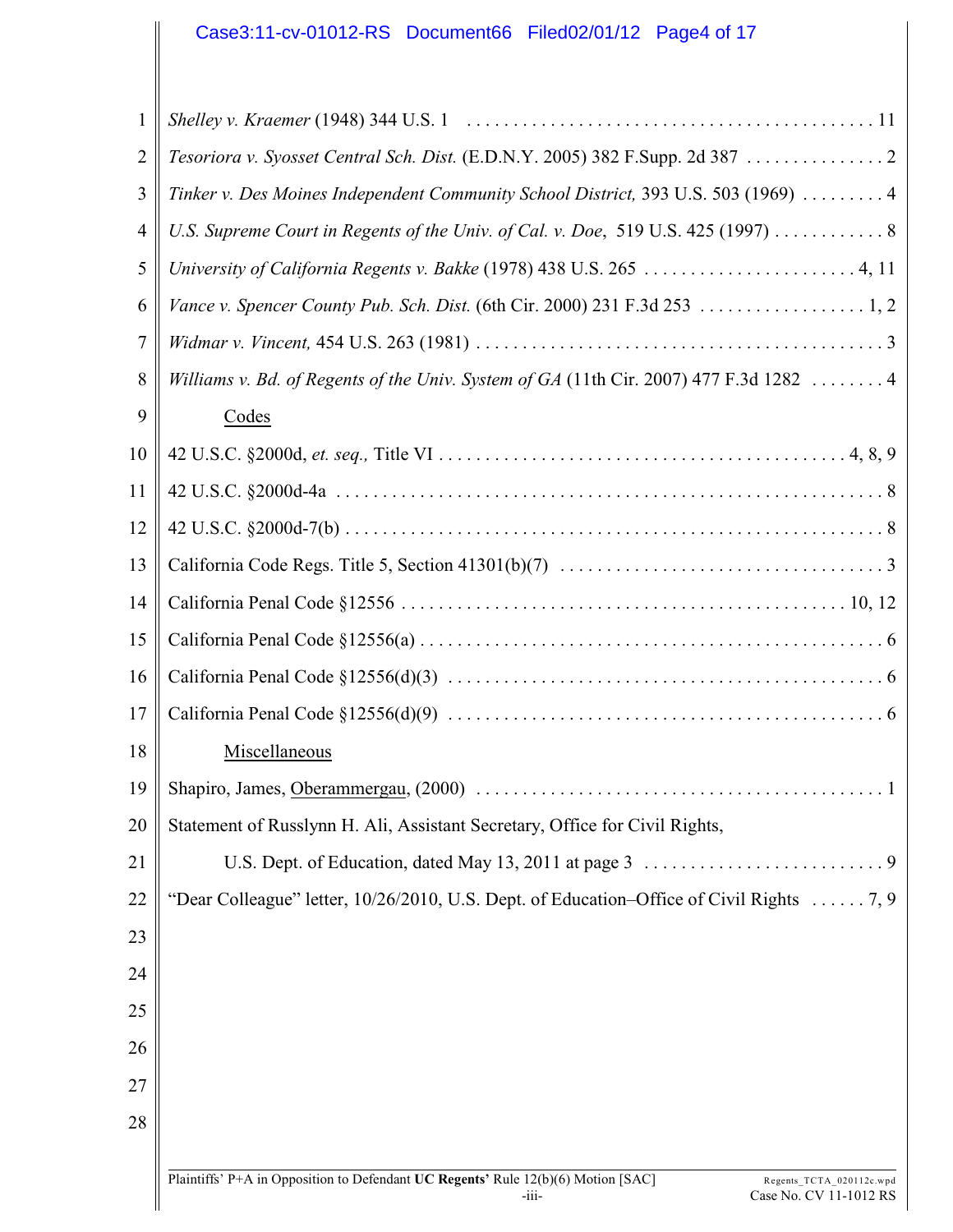#### Case3:11-cv-01012-RS Document66 Filed02/01/12 Page5 of 17

1 2

3

#### **I. BY AUTHORIZING THE MSU/SJP "APARTHEID WEEK" "CHECKPOINT" DEMONSTRATIONS, THE REGENTS HAVE PRIMA FACIA VIOLATED TITLE VI, SINCE THESE ANNUAL DEMONSTRATIONS EMBODY RACIST HATE SPEECH AND CONDUCT NOT PROTECTED BY THE FIRST AMENDMENT**

4 5 6 7 8 9 First, it is expressly alleged in the Second Amended Complaint that UC Berkeley Dean Poullard admitted that UC directly participated in the design, staging, form, and content of the "checkpoint" demonstrations. (Second Amended Complaint (hereinafter "SAC"), ¶11, endorsed at 4:19-27 of Defendant's Memorandum (hereinafter "Def. Memo").) Hands-on approval by UC Berkeley Police of the "imitation" AK47 firearms brandished at the Sproul Plaza "checkpoint" is admitted. These props are "content" that has the fingerprints of UC all over it.

10 Second, it is not denied that the content of the "checkpoint" demonstrations is hate

11 speech, equal in legal odiousness to use of the "N" word, or similar racist and sexist expressions.

12 The Defendant does not deny that the entire MSA/SJP "checkpoint" presentation is a racist

13 passion play of the worst sort, which like the notorious anti-Semitic performances of

14 Oberammergau, Bavaria: "portray Jews as bloodthirsty and treacherous villains. . ."

15 Oberammergau, James Shapiro (2000) at page ix. However, unlike the Oberammergau Passion

16 Play, which is performed on a traditional pay-to-view stage setting, the Regents have allowed the

17 MSA/SJP to present their racist performance in the midst of an important public campus

18 crossroads, and to include interaction, confrontation and violence against students who like these

19 Plaintiffs, did not choose to "buy a ticket" in order to experience the performance.

20 21 22 23 Plaintiffs are as entitled to their day in court regarding this Regents' sponsored racist hostile environment, just as the many Black, female, and gay students, who have received a full judicial hearing when they have complained under Title VI and IX racism and harassment directed by fellow students.

24 25 26 27 28 Recent decisions of the Ninth Circuit and other federal courts clearly confirm a liberal view in favor of the complaining students having their day in court on disputed issues of school administration "deliberate indifference" and the actionable nature of the alleged Title VI or IX hostile environment. *Monteiro v. The Tempe Union H.S. Dist.* (9th Cir. 1998) 158 F.3d 1022, 1032-1035; *Flores v. Morgan Hill USD* (9th Cir. 2003) 324 F.3d 1130; *Vance v. Spencer County*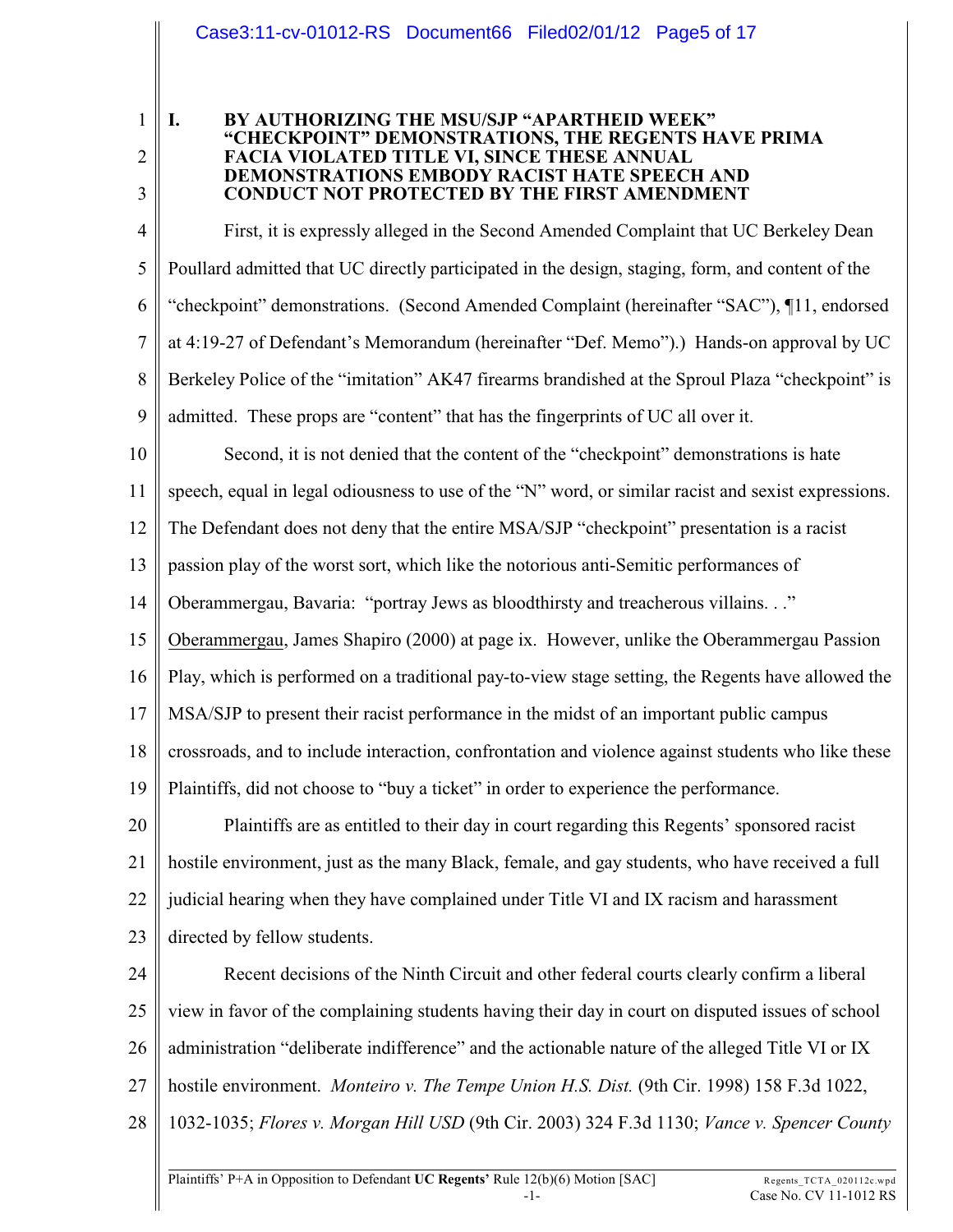1 2 3 4 5 6 7 *Pub. Sch. Dist.* (6th Cir. 2000) 231 F.3d 253, 262; and *Jones v. Indiana Area Sch. Dist.* (W.D. Pa. 2005) 397 F.Supp.2d 628, 644-46. This line of cases followed the Supreme Court decision of *Davis v. Monroe County Bd. of Educ.* (1999) 526 U.S. 629, 649, which defined a "reasonable" standard for the test of "deliberate indifference." At least one federal court has expressed that "deliberate indifference" is a "fact-laden question for which bright line rules are ill-suited." *Tesoriora v. Syosset Central Sch. Dist.* (E.D.N.Y. 2005) 382 F.Supp. 2d 387, 399. *Vance v. Spencer County Pub. Sch. Dist., supra,* 231 F.3d 253 at 260-262.

8 9 10 11 The expressions of concern reflected in letters and public statement attached to the Regents' current Request to Take Judicial Notice fall far short of what is required for a school administrator to avoid liability under the deliberate indifference standard. *Vance v. Spencer County Pub. Sch. Dist., supra,* 231 F.3d 253, 260-262

12 13 14 15 16 17 18 19 20 21 22 23 24 The MSA/SJP checkpoint is slyly embedded in an alleged "agitprop" theatrical reenactment, which only as part of a course curriculum, might validly enjoy First Amendment Protection even with its racist content. *Monteiro v. The Tempe Union H.S. Dist., supra,* 158 F.3d 1022 at 1026-1032. However, it is not entitled to such status in the form it takes on the UC Berkeley Campus. Dean Pollard's 3/29/11 email confirmed the physical presentation ensnared a wheelchair bound student, and does not deny that the checkpoint activists confronted and brandished their weapons against Jewish and other students in a violent and hostile manner as alleged in the Second Amended Complaint. Felber was assaulted at that event (SAC ¶12). Fine distinctions as to the legal status of such conduct, such as the differences between spitting at or on another student, or pointing a wooden AK47-look-alike- weapon at a student or actually poking them with it, do not excuse the fact of the hostile environment presented by the frenzied moblike "checkpoint," as confirmed in the photos attached to the Second Amended Complaint and alleged more fully by Plaintiffs therein.

25 26 27 28 Defendant asserts that this Court is powerless to stop this conduct, claiming that these student groups have "First Amendment Rights." But the Defendant has an equal obligation to protect the health and safety of Jewish students under Title VI. See *Nicole M. v. Martinez Unif. Sch. Dist.,* 964 F.Supp.1369 (ND, Cal. 1997, Patel, J.)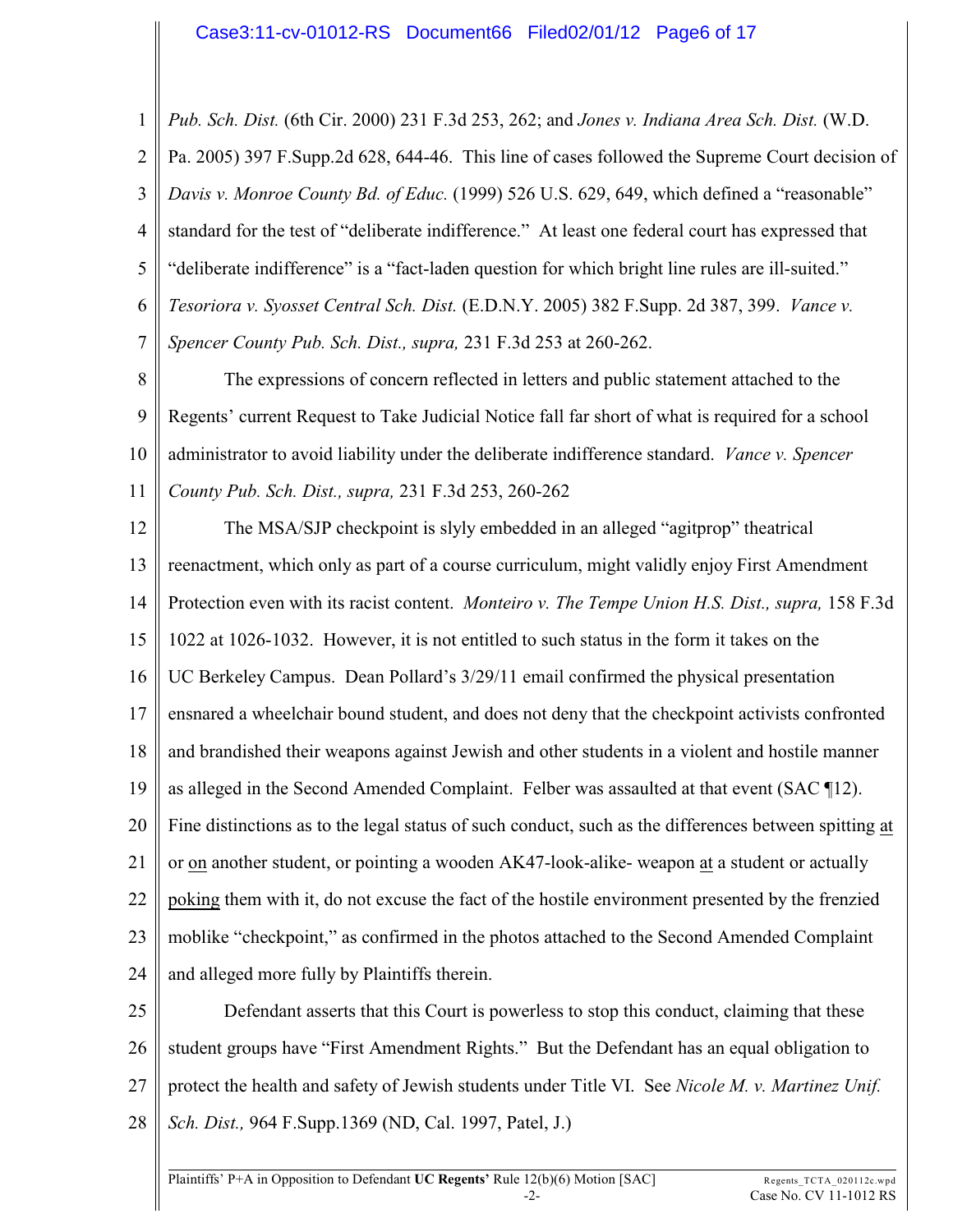# Case3:11-cv-01012-RS Document66 Filed02/01/12 Page7 of 17

| $\mathbf{1}$   | Courts have long allowed the Regents to create and enforce regulations which prohibit                                                                                                              |
|----------------|----------------------------------------------------------------------------------------------------------------------------------------------------------------------------------------------------|
| $\mathbf{2}$   | "conduct that threatens or endangers the health and safety of any person" on their campuses.                                                                                                       |
| 3              | Healy v. James, 408 U.S. 169 (1972); Goldberg v. Regents of the Univ. of California, 248                                                                                                           |
| $\overline{4}$ | Cal.App.2d 867 (1967).                                                                                                                                                                             |
| 5              | Magistrate Brazil, in College Republicans at San Francisco State v. Reed, 523 F.Supp.2d                                                                                                            |
| 6              | 1005 (ND Cal. 2007), concluded that California Code Regs. Title 5, Section 41301(b)(7), a                                                                                                          |
| $\overline{7}$ | statute written specifically for regulations upon California state colleges, passed Constitutional                                                                                                 |
| 8              | muster regarding conduct on a university campus which constitutes "intimidation" and                                                                                                               |
| 9              | "harassment" and threatens health and safety is a valid regulation.                                                                                                                                |
| 10             | "With its reach limited to intimidation or harassment that threatens                                                                                                                               |
| 11             | or endangers health or safety, we are inclined to believe that the<br>vast majority of the conduct that this provision would prohibit<br>would not fall within the sphere that the First Amendment |
| 12             | prohibits the government from suppressing. Instead, it seems<br>likely that most of the conduct that this regulation prohibits either                                                              |
| 13             | would have no expressive component or that any such component<br>would be so overshadowed by the risk that the conduct would                                                                       |
| 14             | cause serious harm that First Amendment concerns would have to<br>give way. It is difficult to imagine a substantial sphere of                                                                     |
| 15             | expressive conduct that reasonable people would conclude both<br>$(1)$ constituted "intimidation" or "harassment" and $(2)$ threatened                                                             |
| 16             | health or safety but that nonetheless deserved protection under the<br>Constitution." [Emphasis in original.]                                                                                      |
| 17             |                                                                                                                                                                                                    |
| 18             | College Republicans at San Francisco State v. Reed, supra, at 1023.                                                                                                                                |
| 19             | The promulgation and application of public university rules limiting student free speech                                                                                                           |
| 20             | activities have for years been upheld by the federal courts. See, e.g., Rosenberger v. Rector and                                                                                                  |
| 21             | Visitors of Univ. of Va., 515 U.S. 819 (1995); Widmar v. Vincent, 454 U.S. 263 (1981); and                                                                                                         |
| 22             | Healy v. James, 408 U.S. 169 (1972).                                                                                                                                                               |
| 23             | The MSA, which in connection with the SJP, put on the annual "Apartheid Week" Sproul                                                                                                               |
| 24             | Plaza checkpoint, is an organization founded by the Muslim Brotherhood. Prerequisite of                                                                                                            |
| 25             | membership into the Muslim Brotherhood is membership in the MSA. (While the Muslim                                                                                                                 |
| 26             | Brotherhood itself is not on the U.S. Department of State's Foreign Terrorist Organizations list,                                                                                                  |
| 27             | Hamas is. Hamas indicates in its charter that it is a branch of the Muslim Brotherhood.)                                                                                                           |
| 28             | The New York City Police Department has indicated that the MSA is a spawning ground of                                                                                                             |
|                |                                                                                                                                                                                                    |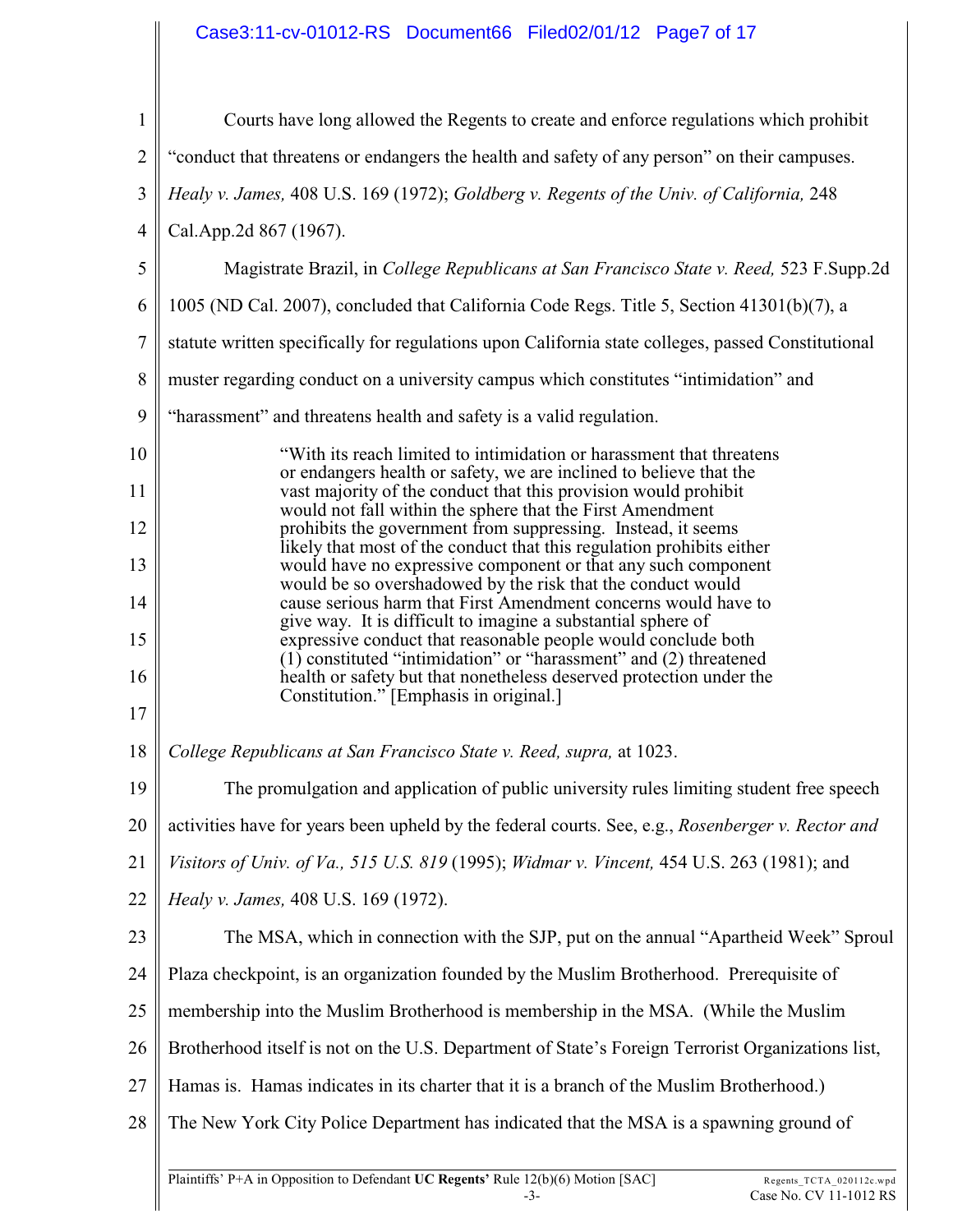# Case3:11-cv-01012-RS Document66 Filed02/01/12 Page8 of 17

| $\mathbf{1}$   | domestic violence and terror activities. (See Declaration of Ronald Sandee, previously filed                                                                      |
|----------------|-------------------------------------------------------------------------------------------------------------------------------------------------------------------|
| $\overline{2}$ | herein)                                                                                                                                                           |
| 3<br>4         | "[I] nvestigators have revealed how terrorist groups systematically<br>conceal their activities behind charitable, social, and political<br>fronts."              |
| 5              | M. Levitt, Hamas: Politics, Charity, and Terrorism in the Service of Jihad, 2-3 (2006)                                                                            |
| 6              | (Yale University Press), quoted by Chief Justice Roberts in <i>Holder v. Humanitarian Law</i>                                                                     |
| $\overline{7}$ | <i>Project</i> (2010) 561 U.S. _____ at ____; 130 S.Ct. 2705 at 2725.                                                                                             |
| 8              | In Tinker v. Des Moines Independent Community School District, 393 U.S. 503 (1969),                                                                               |
| 9              | the Supreme Court held that public schools can prohibit free speech if it "would substantially                                                                    |
| 10             | disrupt or interfere with the work of the school or the rights of other students." See also, Saxe v.                                                              |
| 11             | State College Area School District (3rd Cir. 2001) 240 F.3d 200, at 211; College Republicans at                                                                   |
| 12             | SF State University v. Reed, supra, 523 F.Supp.2d 1005, 1023; Healy v. James, supra.                                                                              |
| 13             | Whether or not the Regents have met these guidelines are legal issues raised under                                                                                |
| 14             | Title VI. University of California Regents v. Bakke (1978) 438 U.S. 265; Title VI, 42 U.S.C.                                                                      |
| 15             | §2000d, et. seq.; Nicole M. v. Martinez Unif. Sch. Dist., 964 F.Supp.1369 (ND, Cal.1997,                                                                          |
| 16             | Patel, J.).                                                                                                                                                       |
| 17<br>18       | П.<br><b>ALLEGATIONS THAT FELBER PREMATURELY WITHDREW FROM</b><br>ATTENDING UC BERKELEY AFTER SHE WAS ASSAULTED IN MARCH 2010<br>AMPLY SUPPORT HER TITLE VI CLAIM |
| 19             | In her May 13, 2011 Statement before the U.S. Commission on Civil Rights, R. Ali,                                                                                 |
| 20             | Assistant Secretary, Office for Civil Rights of the U.S. Department of Education, confirmed that                                                                  |
| 21             | a Title VI unlawful "hostile environment"                                                                                                                         |
| 22             | "which is tolerated doesn't just hurt the students of the harassment.                                                                                             |
| 23             | It poisons the school climate. Harassment can directly affect<br>students' education—grades may do down and students may feel                                     |
| 24             | forced to withdraw from school programs" [Emphasis added.]                                                                                                        |
| 25             | In Williams v. Bd. of Regents of the Univ. System of $GA$ (11th Cir. 2007) 477 F.3d 1282,                                                                         |
| 26             | 1297, the court held that Title IX hostile environment discrimination can occur even after a                                                                      |
| 27             | student withdraws from school where the university fails to timely respond or take precautions to                                                                 |
| 28             | prevent further attacks.                                                                                                                                          |
|                |                                                                                                                                                                   |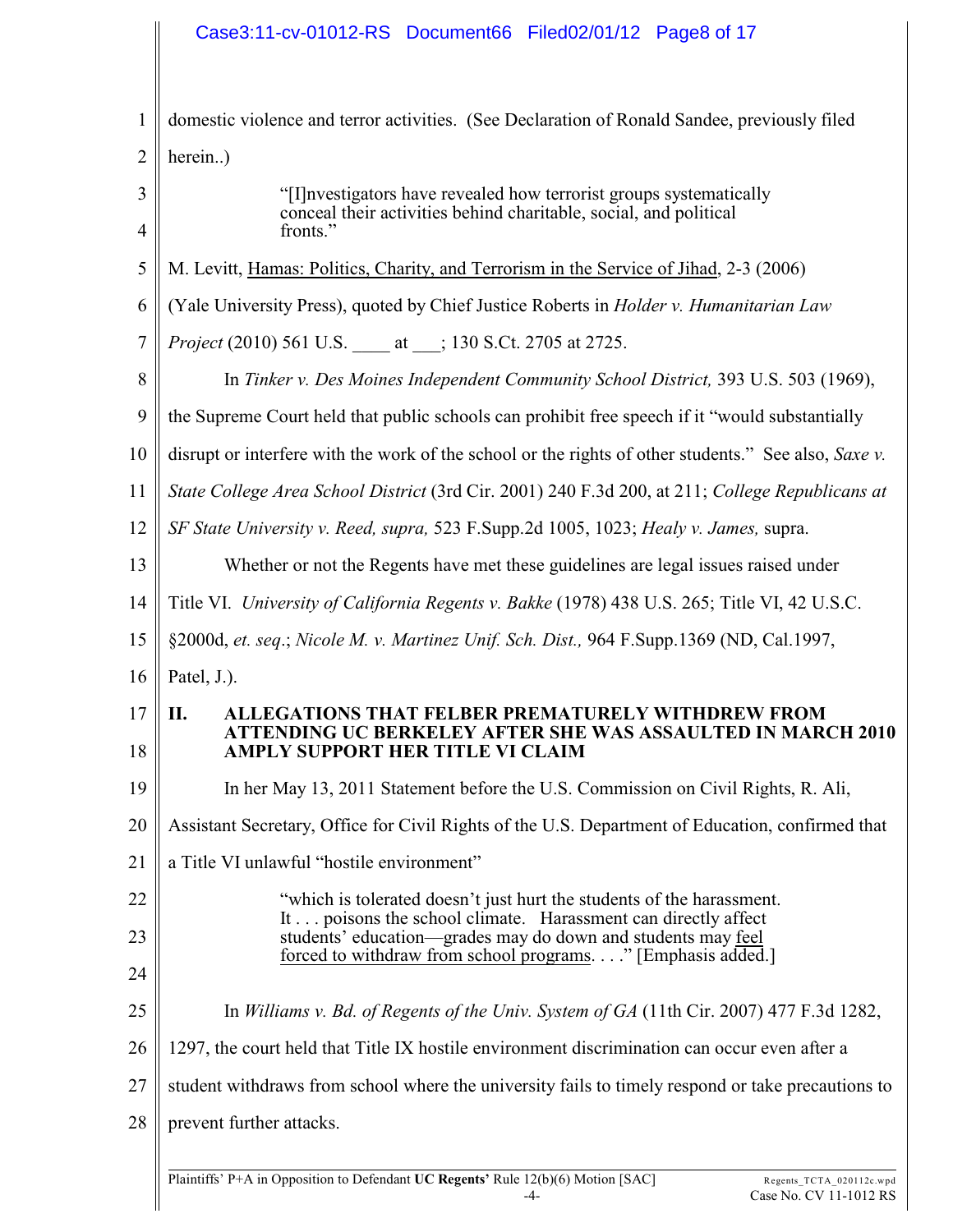# Case3:11-cv-01012-RS Document66 Filed02/01/12 Page9 of 17

| $\mathbf{1}$   | Under these cases, Felber's added allegations in the Second Amended Complaint confirm                                  |
|----------------|------------------------------------------------------------------------------------------------------------------------|
| $\overline{2}$ | she has stated a Claim for Relief under Title VI even if she is no longer enrolled in the                              |
| 3              | UC system, because the alleged hostile environment, threats and assault drove her from further                         |
| $\overline{4}$ | affiliation with UC (SAC, 150).                                                                                        |
| 5              | The test enunciated by the Supreme Court is whether the unremedied harassment                                          |
| 6              | "detracted from [Felber's] educational experience [such] that [she was] effectively denied equal                       |
| 7              | access to an institution's resources and opportunities." Davis v. Monroe County Bd. of Ed., 526                        |
| 8              | U.S. 629 at 651. She need not "show physical exclusion" from school, but clearly being                                 |
| 9              | assaulted as she was during an authorized on-campus demonstration endorsed by the Regents,                             |
| 10             | her allegation is virtually the same thing.                                                                            |
| 11             | III.<br>THIS COURT CAN FOLLOW SETTLED FEDERAL RULES FOR<br><b>JUDICIAL OVERSIGHT OF ON CAMPUS VIOLENCE AND HOSTILE</b> |
| 12             | <b>ENVIRONMENT HARASSMENT COMMITTED FOR YEARS BY</b><br>UC AND ASUC REGISTERED AND SUBSIDIZED STUDENT                  |
| 13             | ORGANIZATIONS WHICH INTERFERE WITH THE RIGHTS OF<br>JEWISH STUDENTS, WHICH SUBSTANTIALLY DISRUPT                       |
| 14             | UNIVERSITY OPERATIONS, AND INTRUDE UPON THE PROGRAMS<br>OF THE UNIVERSITY AND THE RIGHTS OF OTHER STUDENTS             |
| 15             |                                                                                                                        |
| 16             | THE COMPLAINED OF SPEECH AND CONDUCT HERE<br>A.<br>IS NOT PURE INDEPENDENT STUDENT SPEECH BUT                          |
| 17             | <b>RATHER IS CONDUCT AND HATE SPEECH</b><br><b>REASONABLY PERCEIVED TO BEAR THE</b>                                    |
| 18             | <b>IMPRIMATUR OF THE DEFENDANT</b>                                                                                     |
| 19             | Justice (then Circuit Judge) Alito quoted the Supreme Court stating that such school-                                  |
| 20             | sponsored speech includes "school-sponsored publications, theatrical productions, and other                            |
| 21             | expressive activities that students, parents and members of the public might reasonably perceive                       |
| 22             | to bear the imprimatur of the school." Saxe v. State College Area School District, supra, 240                          |
| 23             | F.3d 200, 213-214, quoting Hazelwood Sch. Dist. v. Kuhlmeier, 484 U.S. 260, 270-271 (1988)                             |
| 24             | The agitprop pseudo "Israeli" checkpoint reenactments, blockages, and religious and                                    |
| 25             | racial interrogations conducted in Sproul Plaza annually for the past four years, fall in that                         |
| 26             | category.                                                                                                              |
|                |                                                                                                                        |
| 27             | First, the sponsoring organizations conducting those activities are not independent student                            |
| 28             | groups, but instead "registered student organizations" (RSOs) licensed and supported financially                       |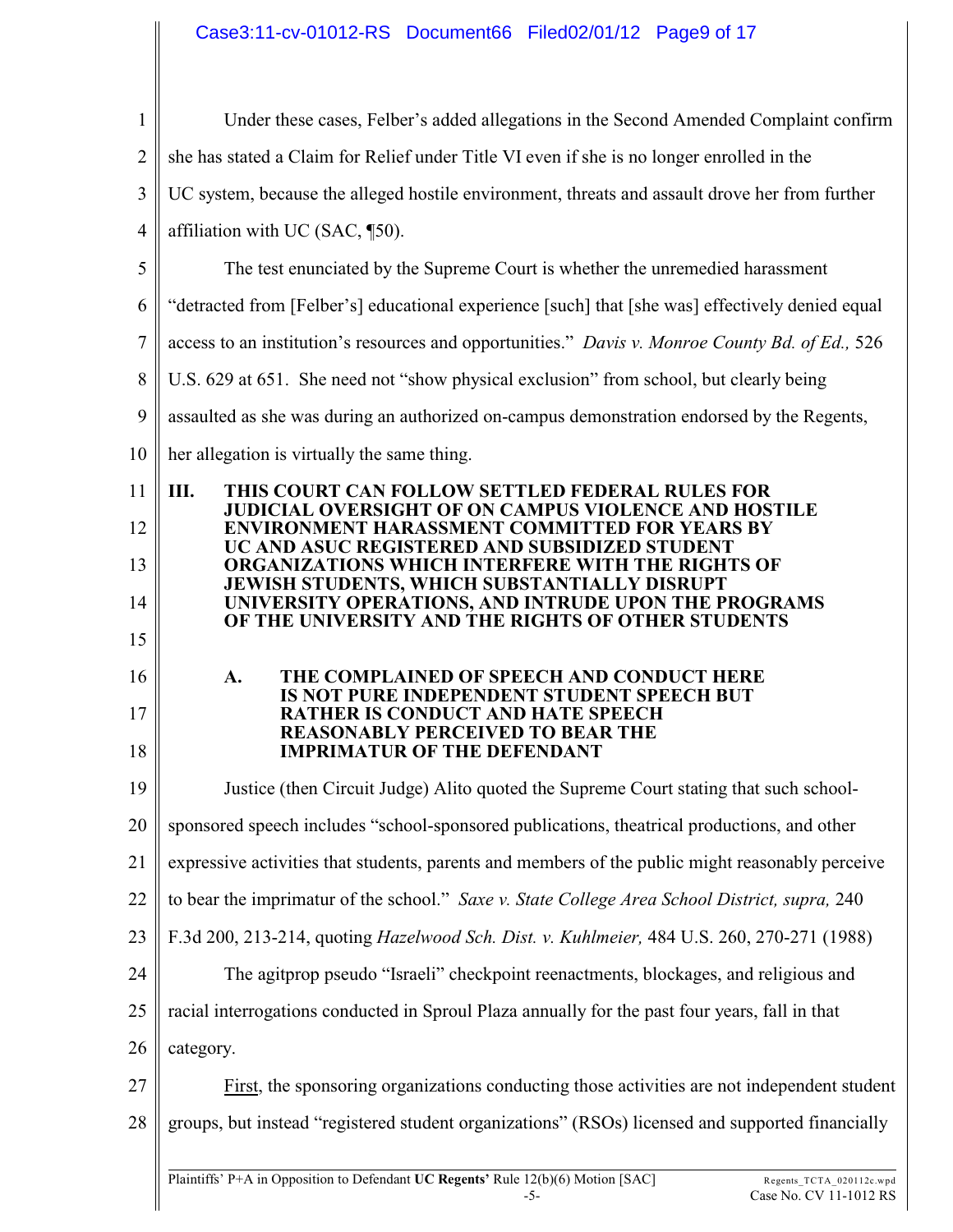### Case3:11-cv-01012-RS Document66 Filed02/01/12 Page10 of 17

1 2 by mandatory UC imposed fees on registered students. See ASUC Request for Judicial Notice, Doc.25, Exhibits A-F.

3 4 Second, the specific Apartheid Week checkpoint actions are permitted and licensed by UC officials, including UC campus police, as admitted by Dean Poullard.

5 6 7 8 9 These RSOs are expressly authorized by the Defendant not just to conduct their disruptive "checkpoint" demonstrations for the past four or five years, but also to display realistic looking assault weapons as part of the event. Under California Penal Code §12556(a): "No person may openly display or expose any imitation firearm . . . in a public place." However their use by these RSOs has been expressly allowed and funded by Defendant for the past four years, presumably

10 under exceptions (d)(3) or (d)(9) of  $\S 12556$ :

11

12

13

" $(d)(3)$  Used in a theatrical production  $\dots$ "

"(d)(9) Used for public displays authorized by public or private

schools . . ." (Emphasis added.)

14 15 16 Any argument that Defendant has no actual notice of the intimidating display of imitation assault weapons at the Sproul Plaza checkpoints is contradicted by the actual event photographs which show the presence of campus police talking to imitation-weapon-wielding student activists

17 during the several events in question.

18 19 20 21 22 23 The Regents have for years been directly notified about the excessive and violent Sproul Plaza and other on-campus actions of the SJP and the MSA, but have done nothing to stop them. See, *Monteiro v. The Tempe Union H.S. Dist., supra,* 158 F.3d 1022, at 1034. Defendant received a letter from a leading Jewish civil rights group in 2008, which expressly detailed the same violent SJP and MSA conduct complained of here. (Zionist Organization of America to Chancellor Robert Birgeneau letter dated 12/30/08 (SAC, ¶32).

24 25 26 27 28 The Defendant must therefore accept responsibility for authorizing the display of these weapons. Whether as a "theatrical production" conducted on University premises, under  $\S12556(d)(3)$  or under (d)(9), the display of the imitation assault weapons must be presumed to be "authorized" by Defendant. Therefore this Court should find that the annual Sproul Plaza "checkpoint" activities complained of in the Second Amended Complaint are activities which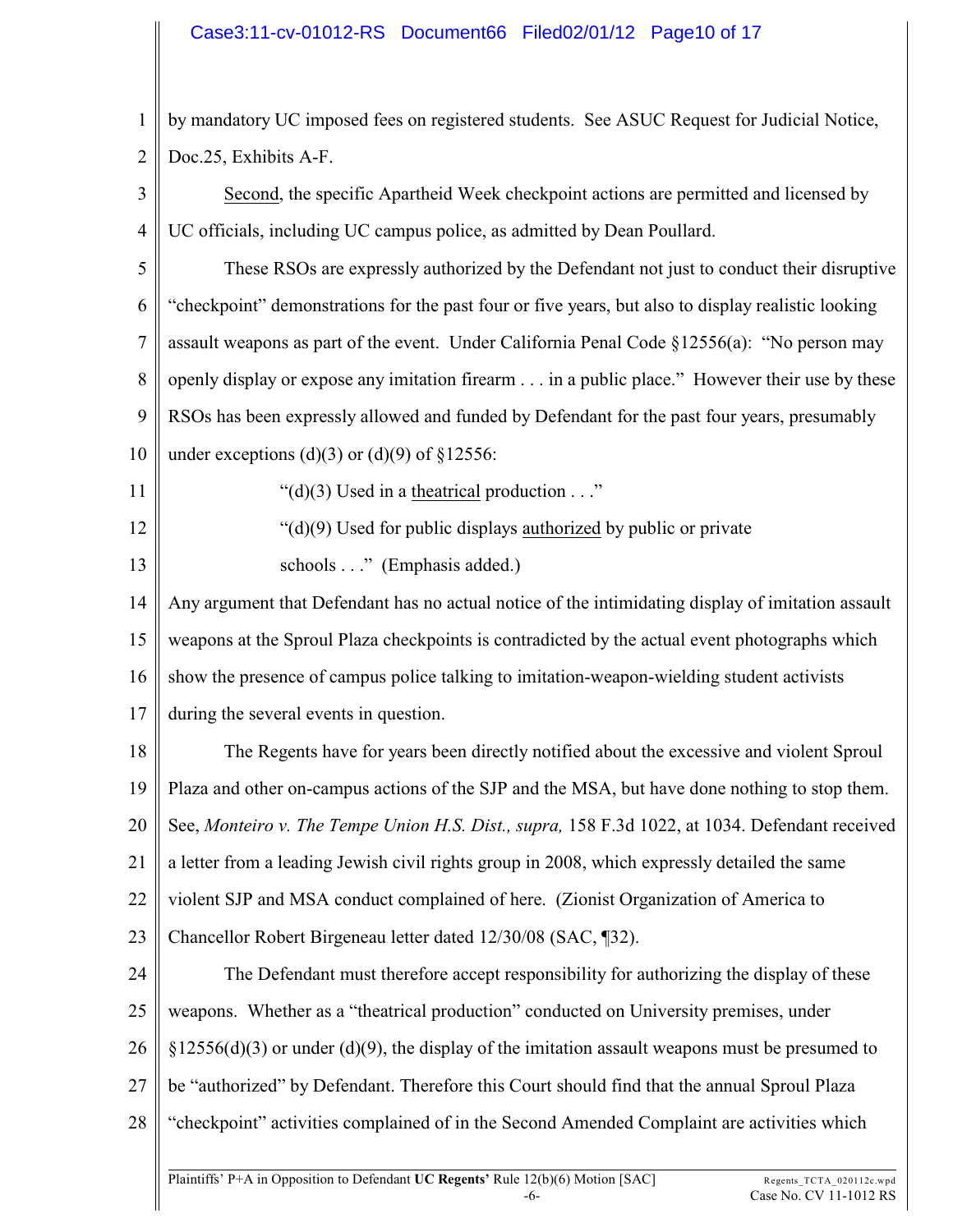# Case3:11-cv-01012-RS Document66 Filed02/01/12 Page11 of 17

- 1 students and members of the public "reasonably perceive to bear the imprimatur of the school."
- 2 *Hazelwood School District v. Kuhlmeier, supra,* 484 U.S. at 271.

3 4 5 The failure to control and ban such activities is clearly subject to federal court review under Title VI. See, *Hazelwood Sch. Dist. v. Kuhlmeier, supra,* 484 U.S. 260 (1988); and *Bethel School District v. Fraser,* 478 U.S. 675 (1986).

#### **B. THE COMPLAINED OF SPEECH AND CONDUCT EVEN IF HELD TO BE PURELY STUDENT SPEECH CAN STILL BE HELD AS THE BASIS OF A TITLE VI PRIVATE RIGHT OF ACTION AGAINST THE DEFENDANT BECAUSE IT ENDANGERED THE SAFETY OF OTHER STUDENTS, INTERFERED WITH THE RIGHTS OF OTHER STUDENTS, SUBSTANTIALLY DISRUPTED UNIVERSITY OPERATIONS, AND INTRUDED UPON THE PROGRAMS OF THE UNIVERSITY**

11 These guidelines for permissible regulated student speech and conduct are discussed and

- 12 set forth by Justice Alito in the *Saxe* opinion. See also, *Nicole M. v. Martinez Unif. Sch. Dist.,*
- 13 *supra,* 964 F.Supp.1369; and *College Republicans at SF State University v. Charles B. Reed* (ND
- 14 Cal. 2007, W. Brazil, USMJ) 523 F.Supp.2d 1005.

15 Under these guidelines, it is clear that the conduct of the RSOs during recent Apartheid

16 Week at the Sproul Plaza checkpoints is speech and conduct which the Defendant failed to

- 17 control, and which clearly constituted actionable "hostile environment" harassment.
- 18 The clearest examples are the repeated incidences of interrogation of students as to their
- 19 religion, race and national origin ("Are you Jewish") by RSO student activists brandishing
- 20 "imitation" but realistic looking assault weapons. (See photos attached to SAC; see also the
- 
- 21 Declarations of Jessica Felber and Brian Maissy incorporated into the SAC as exhibits.) This
- 22 conduct exceeds by orders of magnitude the level of objectionable anti-Semitic harassment cited
- 23 as a threshold example by the Office of Civil Rights-United States Department of Education in
- 24 its "Dear Colleague" letter dated 10/26/2010 cited in UC's original brief.
- 25 26 Moreover, Felber herself was actually assaulted by one of the student activists, was spit on, and another student was seen entangled in passageway tape/barbed wires used in the
- 27 demonstration.
- 28

6

7

8

9

10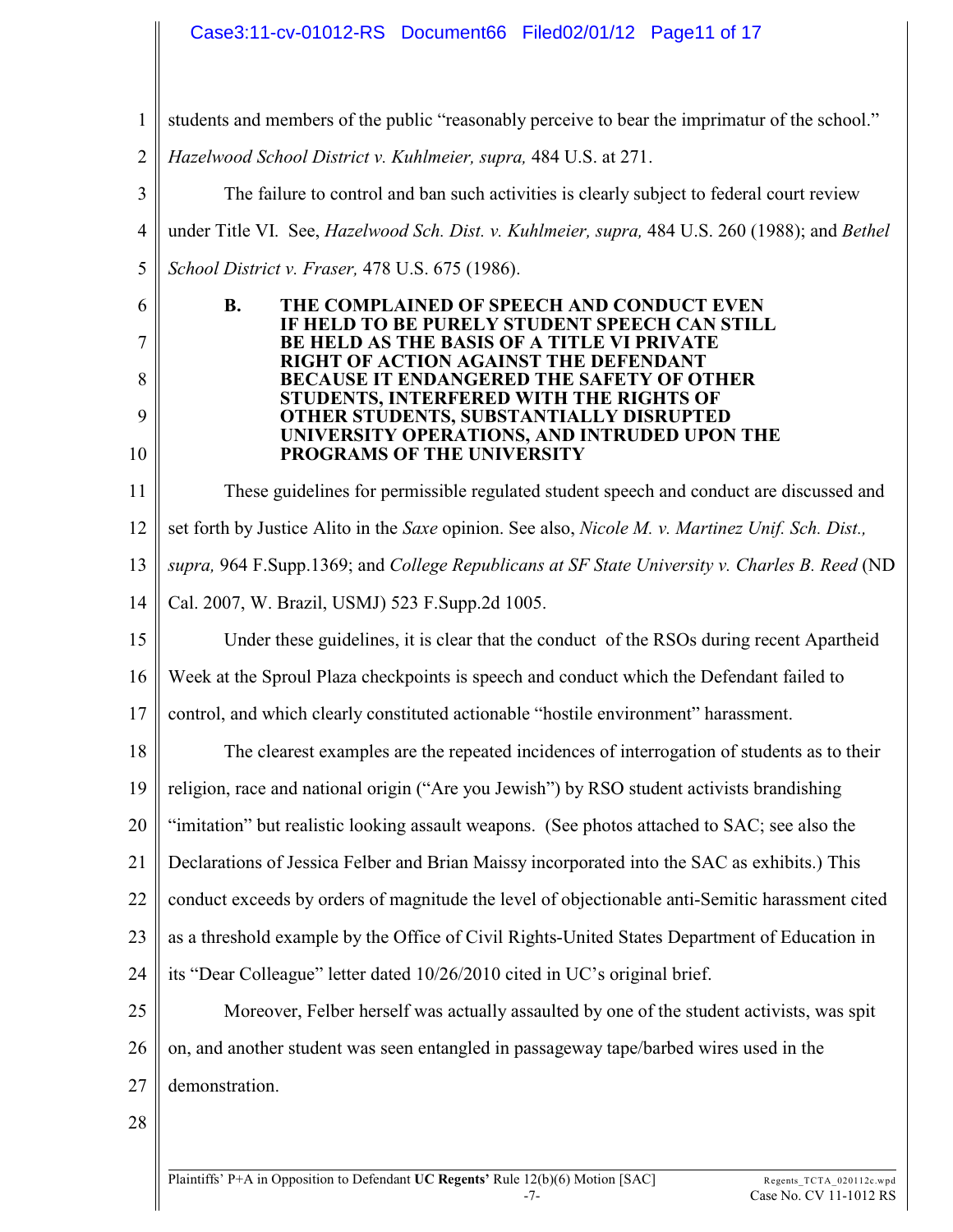|                                | Case3:11-cv-01012-RS Document66 Filed02/01/12 Page12 of 17                                                                                  |
|--------------------------------|---------------------------------------------------------------------------------------------------------------------------------------------|
| $\mathbf{1}$<br>$\overline{2}$ | IV.<br>THE UC REGENTS AND OFFICIALS ATTACK ON THE<br>PLAINTIFFS' CLAIMS FOR RELIEF ARE WITHOUT MERIT<br>AND SHOULD BE OVERRULED             |
| 3                              | A.<br>THE ELEVENTH AMENDMENT DOES NOT PROVIDE                                                                                               |
| 4                              | THE REGENTS ABSOLUTE IMMUNITY IN THIS CASE,<br>AND CERTAINLY NOT FROM THE PLAINTIFFS'                                                       |
| 5                              | <b>TITLE VI CLAIMS</b>                                                                                                                      |
| 6                              | At least three reported federal cases not cited by the Regents confirm that the University's                                                |
| 7                              |                                                                                                                                             |
|                                | 11th Amendment Immunity is not absolute.                                                                                                    |
| 8                              | Two of these cases are cited with approval by the U.S. Supreme Court in Regents of the                                                      |
| 9                              | Univ. of Cal. v. Doe, 519 U.S. 425, 427 fn.2 (1997). These cases in which the Regents' 11th                                                 |
| 10                             | Amendment Defense was denied were: Genetech, Inc. v. Eli Lilly & Co., 998 F.2d 931, 940-941                                                 |
| 11                             | (9th Cir. 1993), and <i>In re Holoholo</i> , 512 F.Supp. 889 (D.Ha. 1981).                                                                  |
| 12                             | With regard to Plaintiffs' Title VI claims, the Regents have no sovereign immunity                                                          |
| 13                             | defense since Congress abrogated the States' sovereign immunity for violations of Title VI that                                             |
| 14                             | occur after October 21, 1986. 42 U.S.C. §2000d-7(b). Emma C. v. Eastin (ND Ca. 1987) 985                                                    |
| 15                             | F.Supp.940; Lovell v. Chandler (9th Cir. 2002) 303 F.3d 1039.                                                                               |
| 16                             | Title VI of the landmark 1964 Civil Rights Act on which this action is grounded                                                             |
| 17                             | provides:                                                                                                                                   |
| 18                             | "No person in the United States shall on the ground of race, color                                                                          |
| 19                             | or national origin, be excluded from participation in, be denied the<br>benefits of, or be subjected to discrimination under any program or |
| 20                             | activity receiving Federal financial assistance." 42 U.S.C. §2000d.                                                                         |
| 21                             | 42 U.S.C. §2000d-4a provides that the Regents/UC are clearly bound by §2000d:                                                               |
| 22                             | "The term 'program or activity' and the term 'program' mean all of                                                                          |
| 23                             | the operations of -                                                                                                                         |
| 24                             | " $(2)(A)$ a college, university or other post secondary institution or a<br>public system of higher education:"                            |
| 25                             | Paragraph 4 of the Second Amended Complaint alleges that the Regents are "the recipient"                                                    |
| 26                             | of federal funds." and that allegation is not denied.                                                                                       |
| 27                             |                                                                                                                                             |
| 28                             |                                                                                                                                             |
|                                |                                                                                                                                             |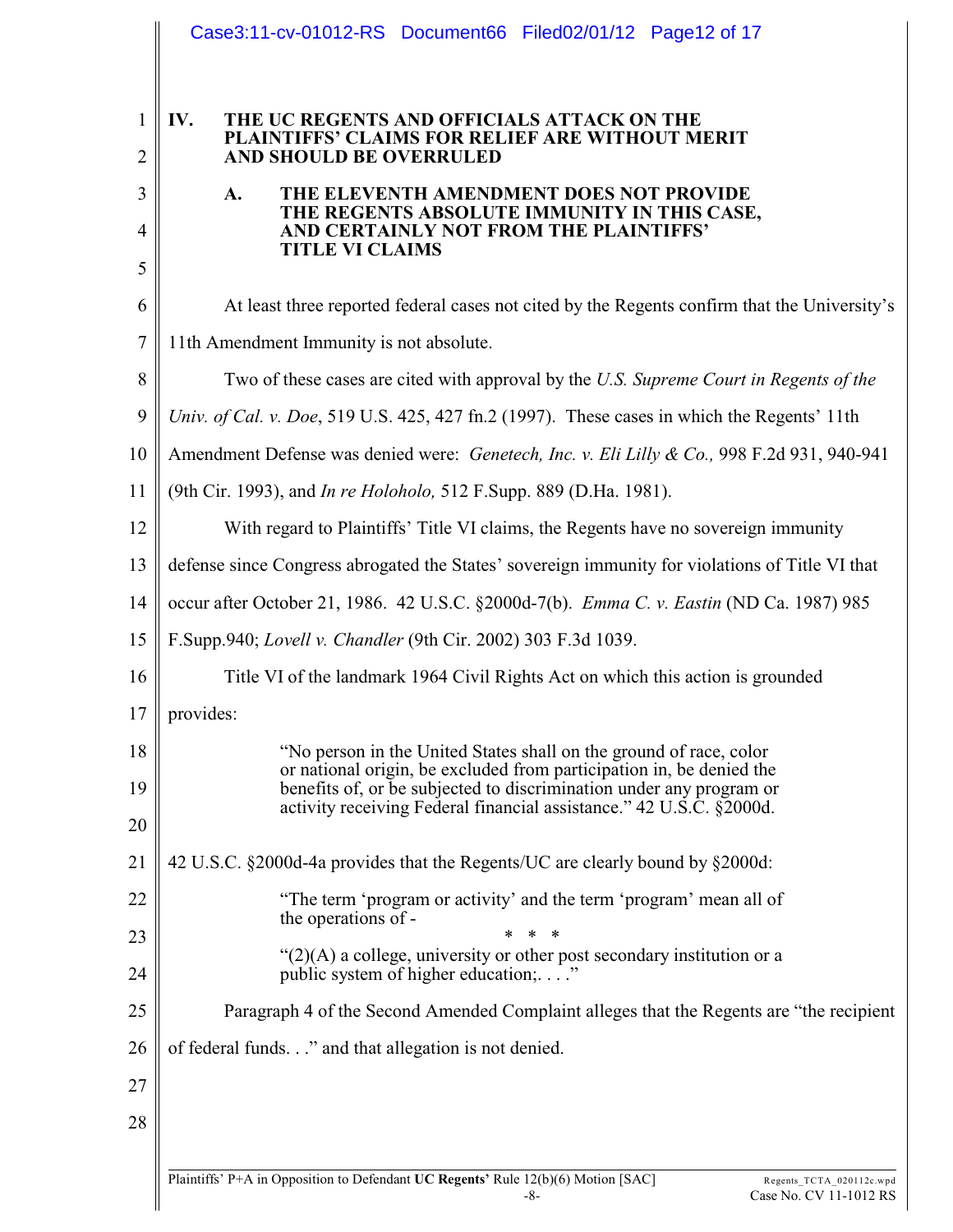1 2 3 4 5 6 7 8 The plain language of §2000d applies to federal program participants wherever enrolled the same guaranty of equal protection of the law set forth in the 14th Amendment. In 1986 the Supreme Court held apart from Title VI, that a State could not hide behind the shield of the 11th Amendment from federal court oversight over a racially biased administration of state education programs federally funded and endowed by a federal land grant program going back to the earliest days of the United States. *Papasan v. Allain,* 478 U.S. 265 (1986). This ruling was based on the equal protection guaranty of the 14th Amendment. *Id.* See also, *Clark v. State of California* (9th Cir. 1997) 123 F.3d 1267, cert.den. 524 U.S. 937.

9 10

#### **B. THE REGENTS HAD CONTINUING MULTIPLE NOTICES OF THE COMPLAINED OF HOSTILE ENVIRONMENT**

11 12 13 14 15 16 17 18 The history of the MSA and SJP programs on the Berkeley, Irvine, and Santa Cruz campuses confirm that the Regents and administrators Yudof, Birgeneau and Poullard all had actual and recurring specific notice of the repeated misbehavior by the MSA and SJP. See, *Monteiro v. The Tempe Union H.S. Dist., supra,* 158 F.3d 1022 at 1034. Defendant's admission that UC Police responded to many of these incidents only confirms their actual notice of these events. Moreover, prior to commencement of this action, Plaintiff Maissy exchanged detailed email communications with Dean Poullard endeavoring to induce a suitable and adequate response to the present crisis.

19 20 21 22 President Yudof and Chancellor Birgeneau were also sent a detailed letter from a leading Jewish civil rights organization, the Zionist Organization of America (ZOA) on December 30, 2008 detailing the same SJP/MSA misconduct as complained of here. (Zionist Organization of America to Chancellor Robert Birgeneau letter dated 12/30/08. (SAC ¶32.)

23 24 25 26 27 28 The Regents' responses fall far short of what Title VI mandates university administrators must do when faced with such allegations. This is clear from the October 26, 2010 "Dear Colleague" letter in which the U.S. Department of Education, Assistant Secretary for Civil Rights, Russlynn H. Ali, sets out in detail a high school scenario of an anti-Jewish hostile environment, including graffiti, swastikas, name calling and racist remarks. Ali confirms that Title VI protects Jewish students on the basis not: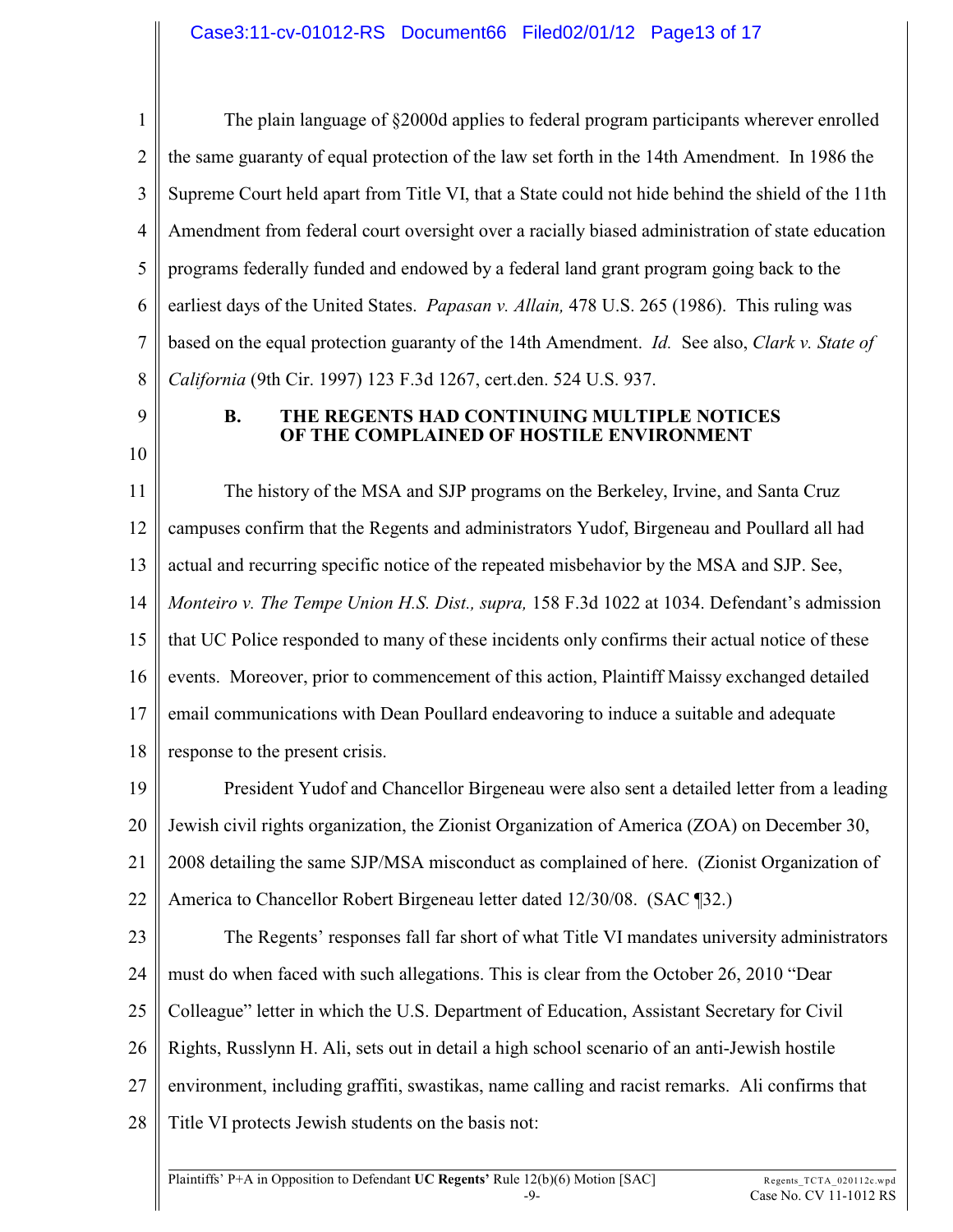# Case3:11-cv-01012-RS Document66 Filed02/01/12 Page14 of 17

1

2

3

"solely on religion" but also "on the basis of actual or perceived shared ancestry or ethnic characteristics. . . . These principles apply not just to Jewish students, but also to students from any discrete religious group that shares, or is perceived to share, ancestry or ethnic characteristics." *Id.*

4 5 6 7 8 9 10 11 12 Ali explains that such harassment cited "negatively affected the ability and willingness of Jewish students to participate fully in the school's educational programs and activities." Noting that in the example, the school officials wrongly deemed the harassment "teasing" (as here, Poullard persists in deeming the brandishing of assault weapons at Sproul Plaza to be "protected free speech"), Ali suggests a minimum course of corrective action including: "counseling the perpetrators, publicly labeling the incidents as anti-Semitic, publicizing the means by which students may report harassment, providing teacher training, and creating adopting courses on the history and dangers of anti-Semitism." *Id.* at page 6. Nothing like this is present in the Regents' responses.

13 14 15 Unfortunately, Dean Poullard, President Yudof and Chancellor Birgeneau have persisted not only in denial of the crisis of anti-Semitic conduct on campus, but in actively and intentionally allowing its worst manifestations to continue unabated.

16 17 18 19 20 21 22 23 24 As alleged in detail in the SAC and the attached photographs, the Defendant has allowed at least four years of "Apartheid Week"–Sproul Plaza–MSA and SJP activities in which those students were authorized under California Penal Code §12556 to openly brandish "imitation" but realistic looking assault weapons, while aggressively confronting and interrogating students with a challenge: "Are you Jewish?" Such conduct is *prima facia* "severe, pervasive and objectively offensive harassment" which no student at UC of any ethnic, racial or religious affiliation should have to endure. Far more than "deliberate indifference" to serious acts of harassment and violence has been alleged and will be proven here on the parts of the Defendant. *Davis v. Monroe County Bd. of Ed.,* 526 U.S. 629 at 650 (1999).

25 26 27 28 The Defendant's argument that they have no duty to protect Plaintiffs from "third-party" interference with their constitutional rights is completely without merit. *DeShaney v. Winnegago County Dept. of Social Services,* 489 U.S. 189 (1989), confirmed state officials have such a duty when the violent actor is in state custody. Here the duty arises from the fact that the violent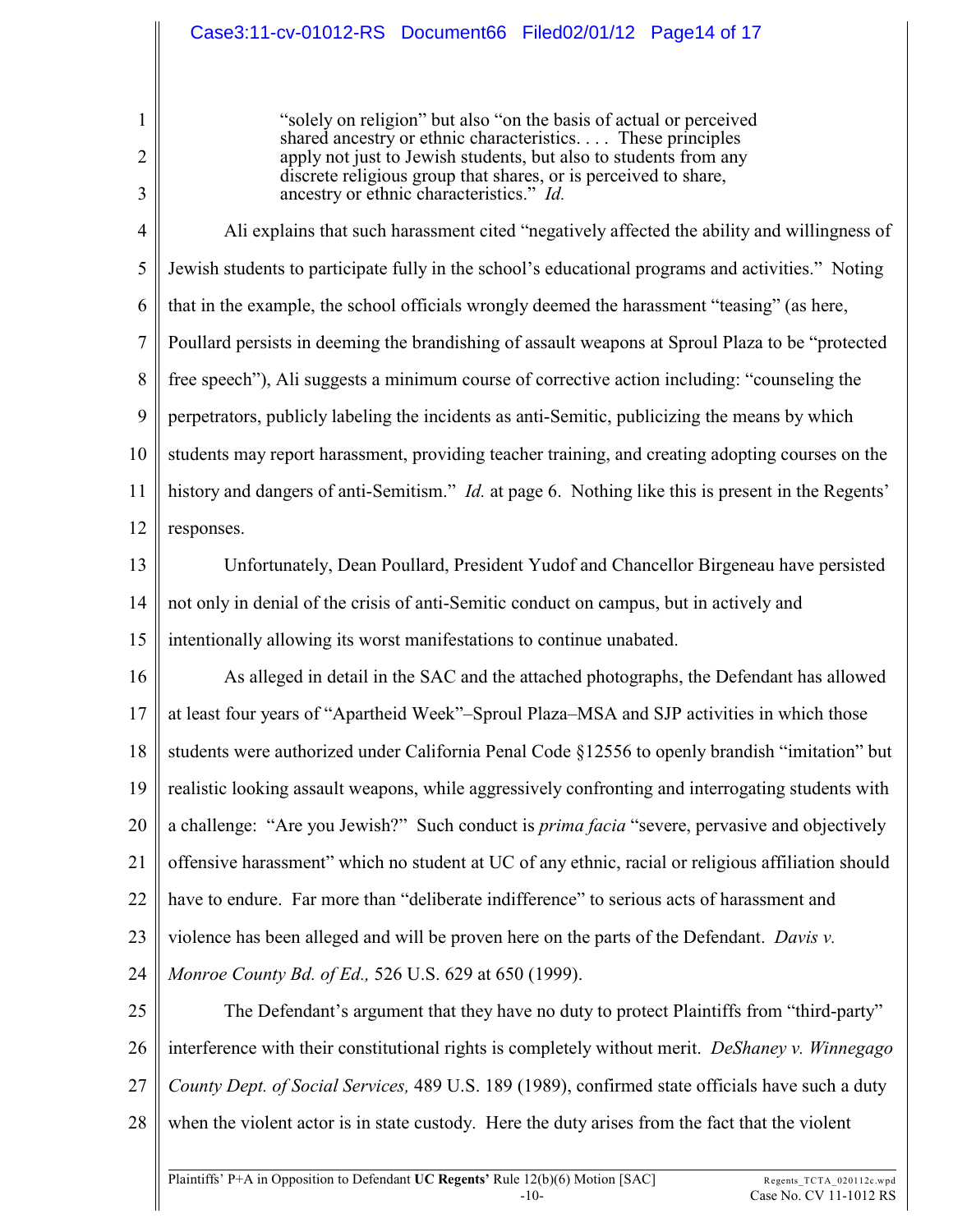1 2 actors are on University of California land over which the University has ultimate control, and that the SJP and MSA are subject to the Regents control and enrollment discipline.

3 4 5 6 7 8 In their moving papers, defense counsel belittle the severity of the conduct complained of, and also belittle Plaintiffs' claims by arguing their "religious practice" or "beliefs" were not impacted. The MSA and SJP armed challenge "Are you Jewish" and the two assaults on Felber, who was identified to her assailant as Jewish by her T-shirt and placard, are offensive and hostile environment misconduct that goes to the heart of unlawful religious and racial endangerment and interference.

9 10

#### **C. THE ACTIONS AND DELIBERATE INDIFFERENCE OF THE UC DEFENDANTS HAVE VIOLATED PLAINTIFFS' FEDERAL CONSTITUTIONAL RIGHTS**

11 12 13 14 15 16 17 18 19 20 21 22 23 24 25 26 27 Plaintiffs' rights to be free from prejudice and violence while themselves lawfully studying, and moving about the UC Campus, are rights enshrined in the Equal Protection Clause of the Fourteenth Amendment. To be free from violence and harassment based on their Jewish identity, while lawfully on a UC campus, are rights guaranteed by the rights to freedom of religion and to the equal protection of the law. *University of California Regents v. Bakke* (1978) 438 U.S. 265, affirming and reversing *Bakke v. University of California* (1976) 18 C3d 34; and Prop. 209 (California Civil Rights Initiative); California Constitution, Art.I, §31(a) and 31(f). The equal protection clause of the Fourteenth Amendment bars States from discrimination based on race in federally funded and engendered educational programs. *Papasan v. Allain,* 478 U.S. 265 (1986). See also, *Loving v. Virginia* (1967) 388 U.S. 1 (race not a permissible inquiry on a state marriage license application); and *Shelley v. Kraemer* (1948) 344 U.S. 1 (race not a permissible issue for real property ownership in California). *Brown v. Board of Education* (1954) 347 U.C. 483, held that race was not a legitimate factor in public school admission, under the equal protection clause of the Fourteenth Amendment. UC students cannot be interrogated at gun point on campus as to their religion, or racial or national identity under the Equal Protection Clause.

28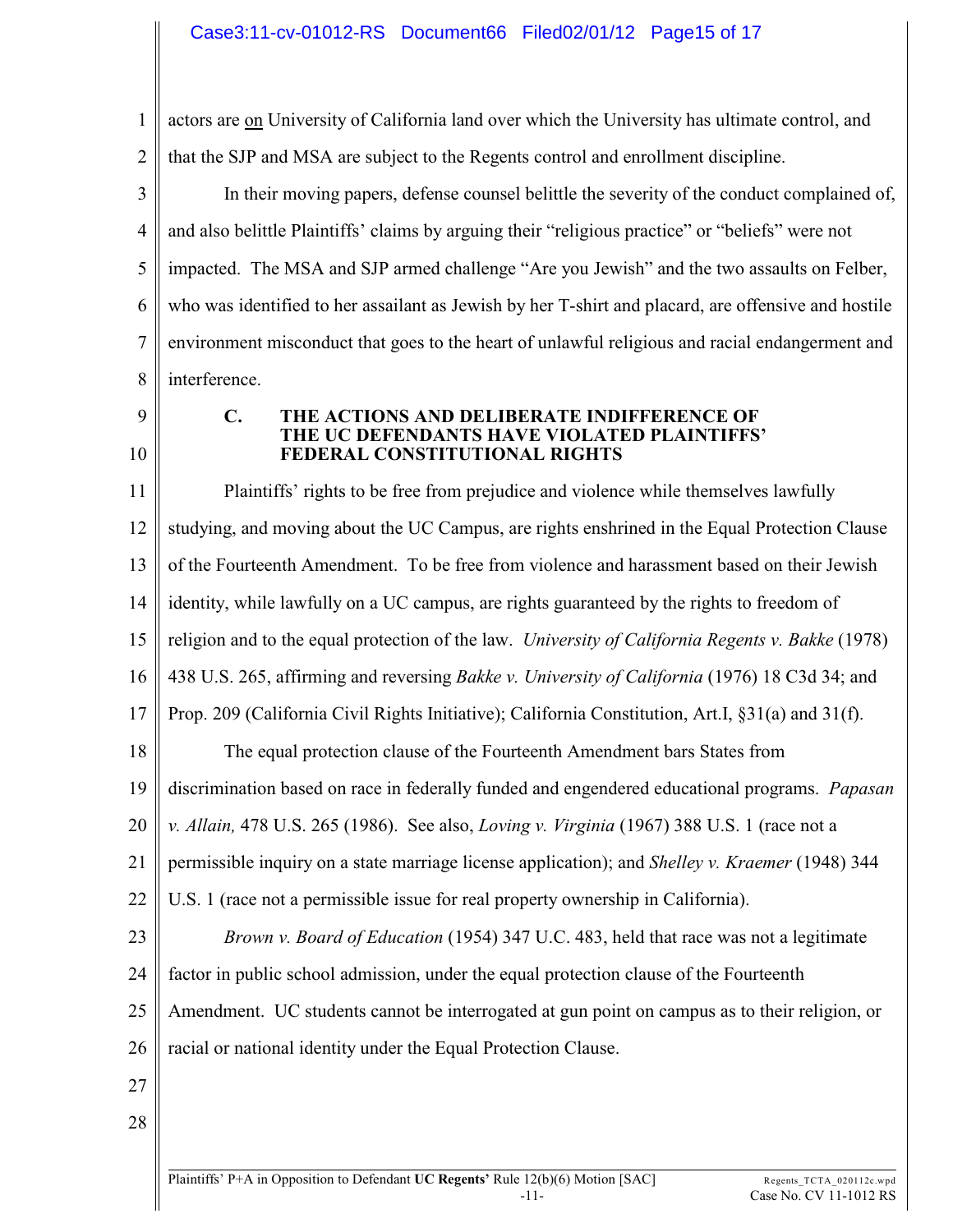#### Case3:11-cv-01012-RS Document66 Filed02/01/12 Page16 of 17

1 2 3 4 5 6 The *DeShaney v. Winnegago County Dept. of Social Services, supra, line of cases cited* by Defendant are inapplicable here, because the violent conduct complained of was and continues to be committed on UC-controlled premises, by UC students, and pursuant to UC/ASUC registration and authorization under their own detailed MOUs, Rules, funding, and permission. See, ASUC Request for Judicial Notice, previously filed, and California Penal Code §12556.

7 8 9 10 11 12 13 In the Second Amended Complaint it is also alleged that Plaintiff Felber was targeted for violent attack because she wore a Jewish identity T-shirt and held a pro-Israel placard in Sproul Plaza. Those non-threatening displays were protected free speech and free exercise activities and should not have led to physical attacks against her. Since they issued campus demonstration and "imitation" firearm display permits to the MSA and SJP activities for their Sproul Plaza actions, the UC Defendants also were violating Felber's rights under the free speech and free exercise clauses.

| 14 |                         |     | Respectfully submitted,                                                                     |                                                    |
|----|-------------------------|-----|---------------------------------------------------------------------------------------------|----------------------------------------------------|
| 15 |                         |     |                                                                                             |                                                    |
| 16 | Dated: February 1, 2012 | By: | /S/                                                                                         |                                                    |
| 17 |                         |     | <b>JOEL H. SIEGAL</b><br><b>Attorneys For Plaintiffs</b>                                    |                                                    |
| 18 |                         |     |                                                                                             |                                                    |
| 19 |                         |     |                                                                                             |                                                    |
| 20 |                         |     |                                                                                             |                                                    |
| 21 |                         |     |                                                                                             |                                                    |
| 22 |                         |     |                                                                                             |                                                    |
| 23 |                         |     |                                                                                             |                                                    |
| 24 |                         |     |                                                                                             |                                                    |
| 25 |                         |     |                                                                                             |                                                    |
| 26 |                         |     |                                                                                             |                                                    |
| 27 |                         |     |                                                                                             |                                                    |
| 28 |                         |     |                                                                                             |                                                    |
|    |                         |     |                                                                                             |                                                    |
|    |                         |     | Plaintiffs' P+A in Opposition to Defendant UC Regents' Rule 12(b)(6) Motion [SAC]<br>$-12-$ | Regents_TCTA_020112c.wpd<br>Case No. CV 11-1012 RS |